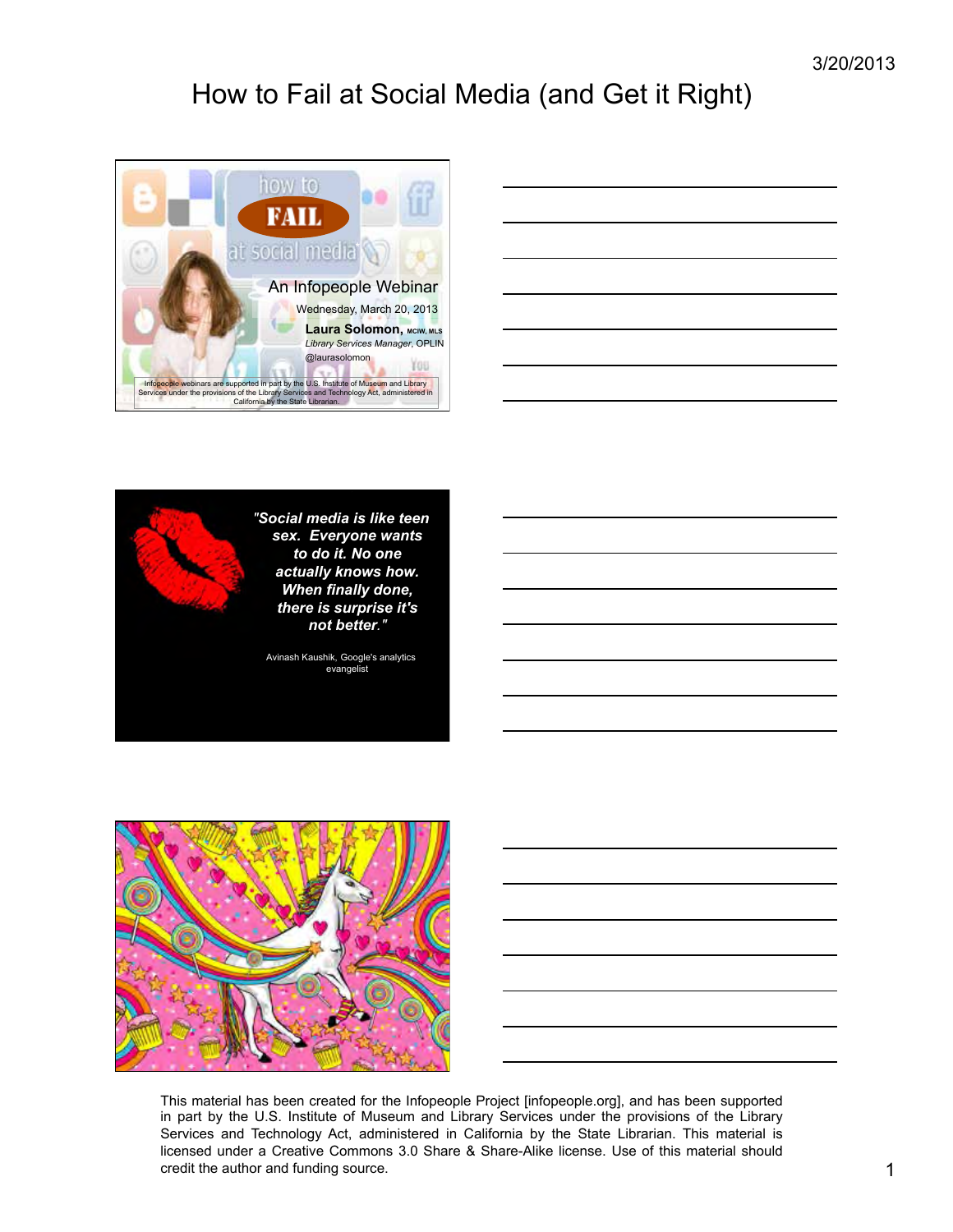

| <u> 1989 - Johann Stoff, amerikansk politiker (d. 1989)</u>                                                           |  |  |
|-----------------------------------------------------------------------------------------------------------------------|--|--|
|                                                                                                                       |  |  |
| <u> 1989 - Johann Stoff, deutscher Stoff, der Stoff, der Stoff, der Stoff, der Stoff, der Stoff, der Stoff, der S</u> |  |  |
| <u> 1989 - Johann Stoff, amerikansk politiker (d. 1989)</u>                                                           |  |  |
|                                                                                                                       |  |  |
|                                                                                                                       |  |  |
| <u> 1989 - Johann Stein, markin sanadi samani samani samani samani samani samani samani samani samani samani sa</u>   |  |  |
| <u> 1989 - Johann Stoff, deutscher Stoff, der Stoff, der Stoff, der Stoff, der Stoff, der Stoff, der Stoff, der S</u> |  |  |
|                                                                                                                       |  |  |
| <u> 1989 - Jan James James James James James James James James James James James James James James James James J</u>  |  |  |





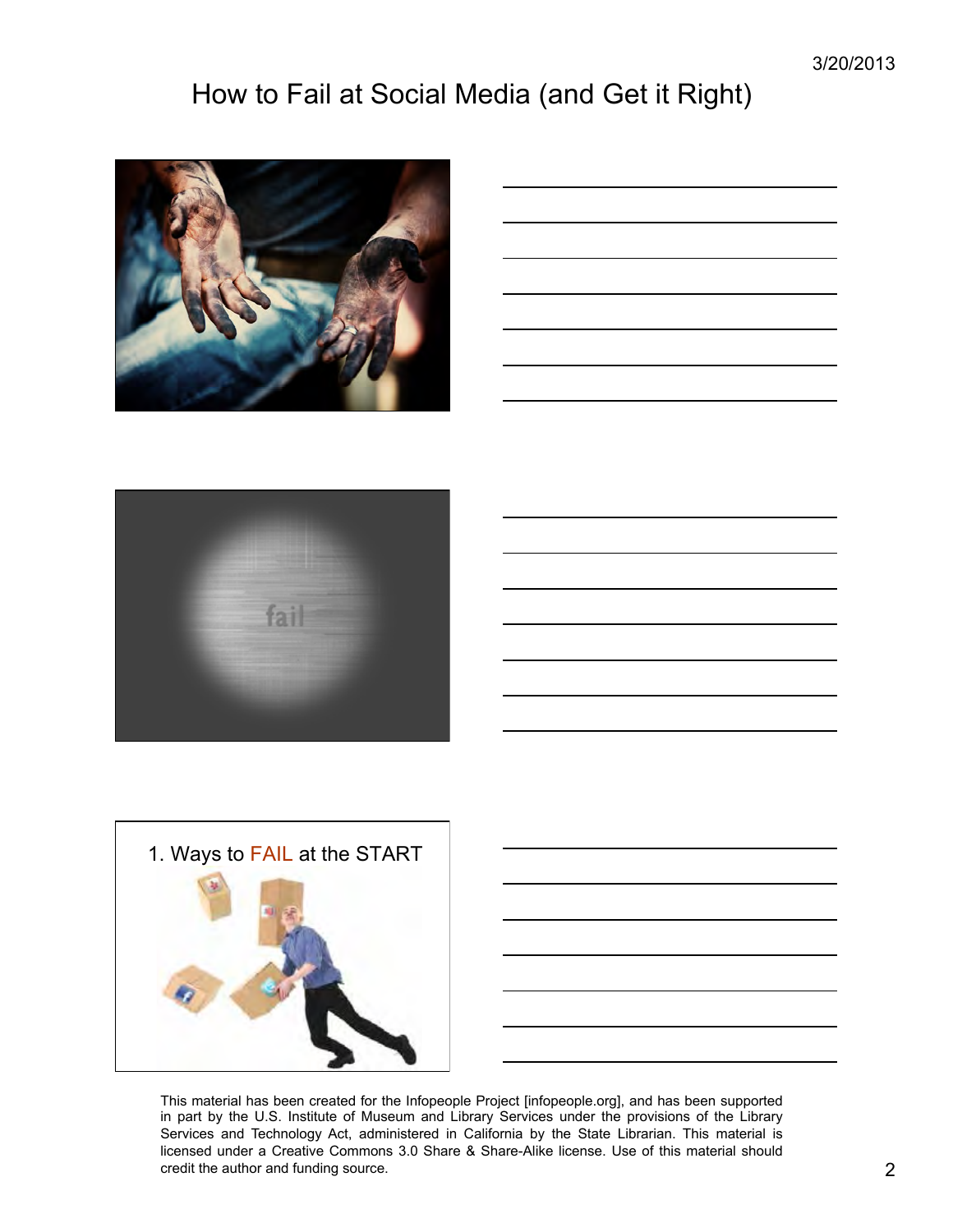3/20/2013

# How to Fail at Social Media (and Get it Right)



| <u> 1989 - Johann Harry Harry Harry Harry Harry Harry Harry Harry Harry Harry Harry Harry Harry Harry Harry Harry</u> |                                                                                                                       |  | $\overline{\phantom{a}}$ |
|-----------------------------------------------------------------------------------------------------------------------|-----------------------------------------------------------------------------------------------------------------------|--|--------------------------|
|                                                                                                                       |                                                                                                                       |  |                          |
| <u> 1989 - Johann Barn, fransk politik amerikansk politik (</u>                                                       |                                                                                                                       |  |                          |
|                                                                                                                       | the control of the control of the control of the control of                                                           |  | $\overline{\phantom{a}}$ |
|                                                                                                                       |                                                                                                                       |  |                          |
|                                                                                                                       |                                                                                                                       |  | $\overline{\phantom{a}}$ |
| $\overline{\phantom{a}}$                                                                                              | <u> 1980 - Johann Stein, marwolaethau a bhann an t-Albann an t-Albann an t-Albann an t-Albann an t-Albann an t-Al</u> |  |                          |
|                                                                                                                       | the control of the control of the control of the control of the control of                                            |  |                          |
|                                                                                                                       |                                                                                                                       |  |                          |





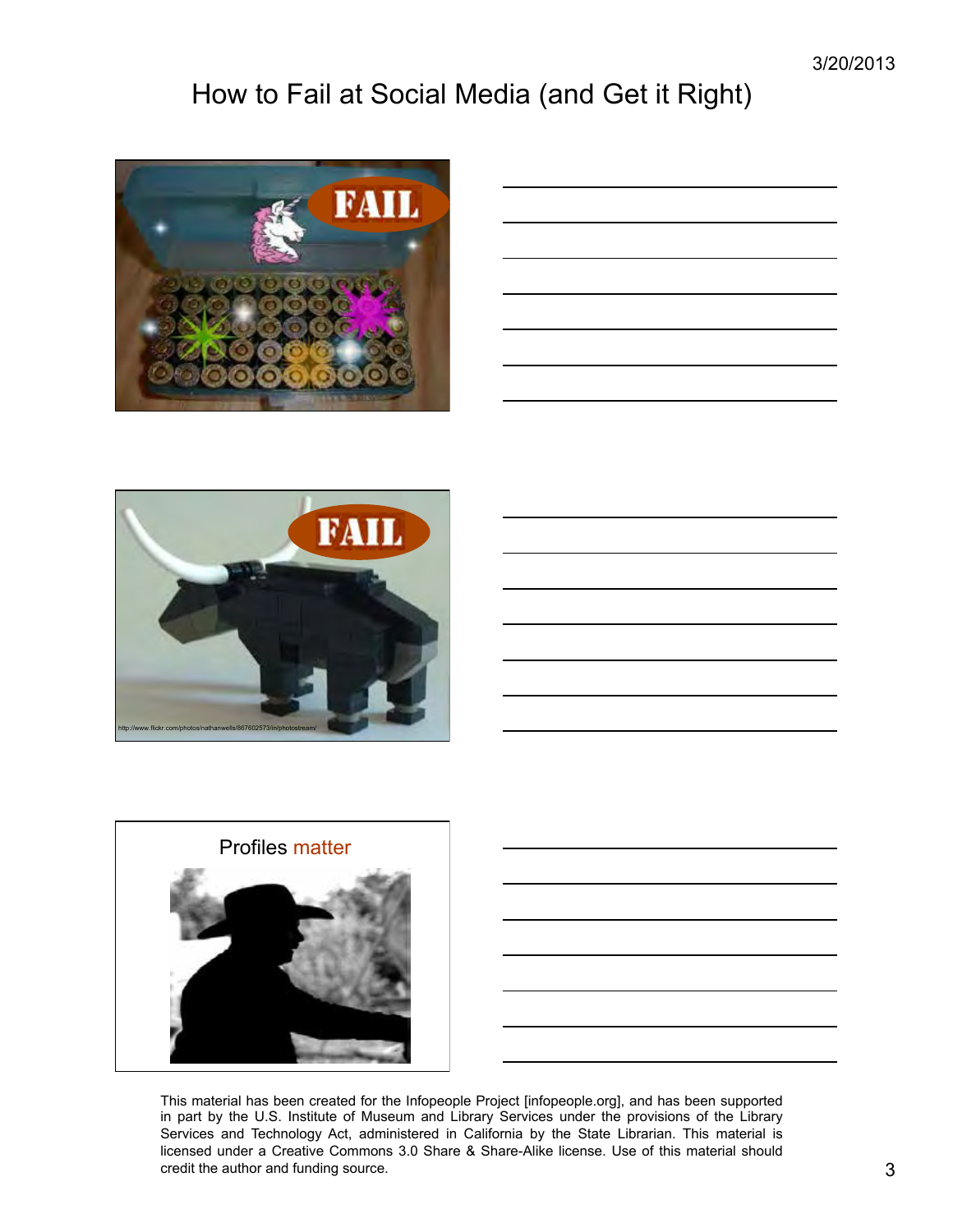

|                                              | ____ |
|----------------------------------------------|------|
|                                              |      |
|                                              |      |
| the control of the control of the control of |      |





|  | ____  |
|--|-------|
|  |       |
|  |       |
|  | _____ |
|  |       |
|  |       |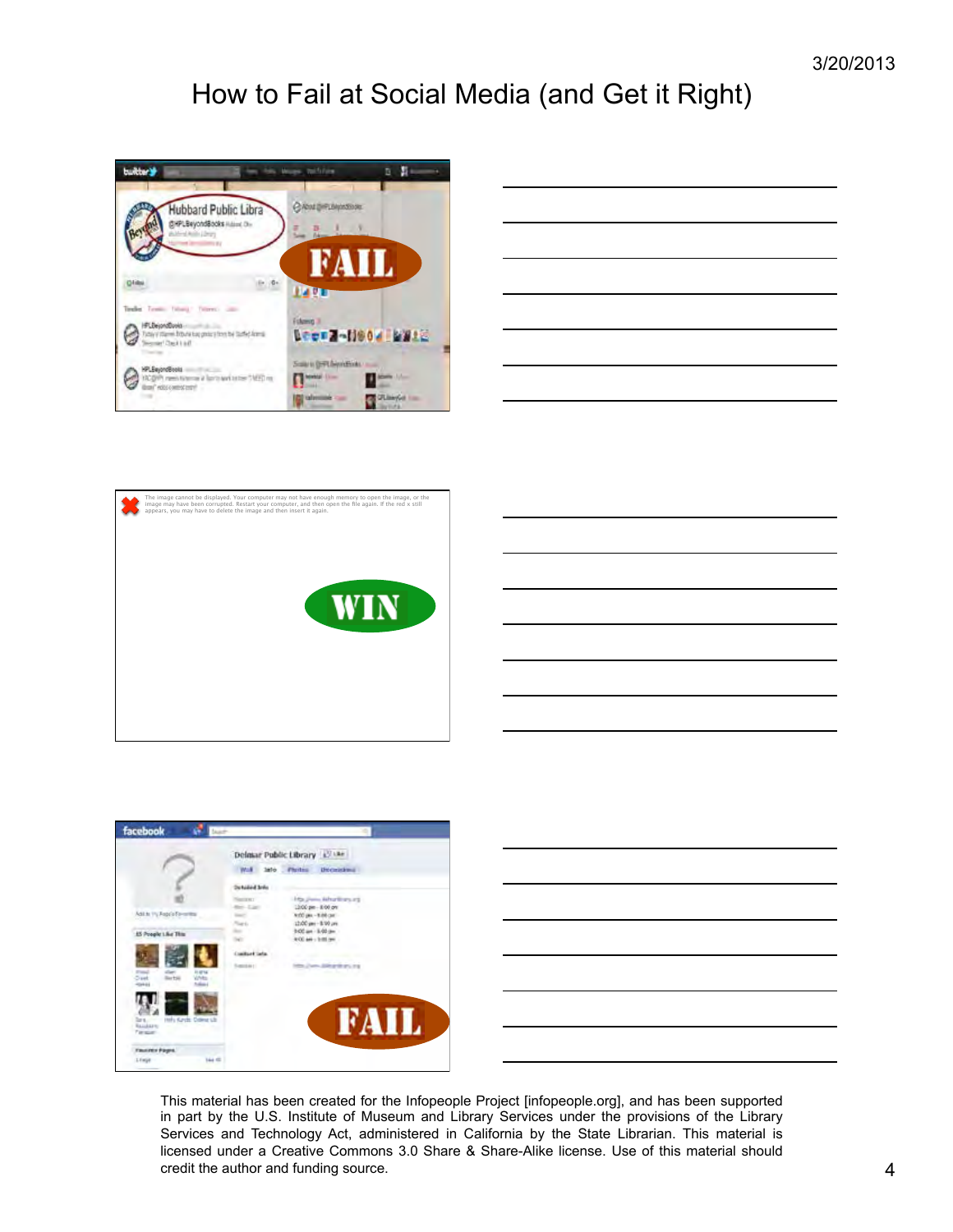









| the control of the control of the control of the control of the control of the control of the control of the control of the control of the control of the control of the control of the control of the control of the control |  |  |
|-------------------------------------------------------------------------------------------------------------------------------------------------------------------------------------------------------------------------------|--|--|
|                                                                                                                                                                                                                               |  |  |
|                                                                                                                                                                                                                               |  |  |
|                                                                                                                                                                                                                               |  |  |
|                                                                                                                                                                                                                               |  |  |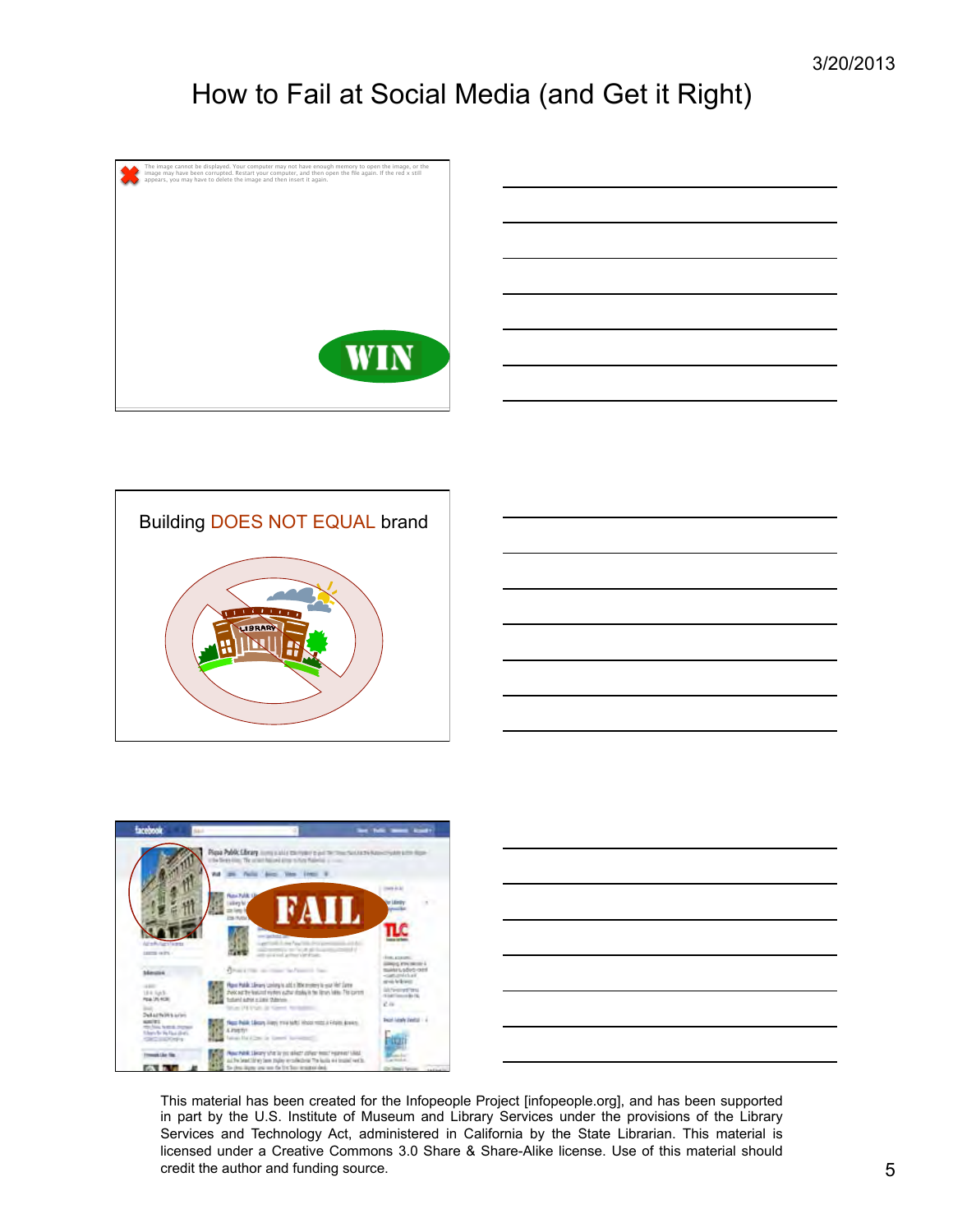









| <u> 1989 - Johann Stoff, deutscher Stoff, der Stoff, der Stoff, der Stoff, der Stoff, der Stoff, der Stoff, der S</u> |  |  |
|-----------------------------------------------------------------------------------------------------------------------|--|--|
| <u> 1989 - Johann Stoff, amerikansk politiker (d. 1989)</u>                                                           |  |  |
|                                                                                                                       |  |  |
| <u> 1989 - Johann Stoff, amerikansk politiker (d. 1989)</u>                                                           |  |  |
| <u> 1989 - Johann Stoff, deutscher Stoff, der Stoff, der Stoff, der Stoff, der Stoff, der Stoff, der Stoff, der S</u> |  |  |
|                                                                                                                       |  |  |

This material has been created for the Infopeople Project [infopeople.org], and has been supported in part by the U.S. Institute of Museum and Library Services under the provisions of the Library Services and Technology Act, administered in California by the State Librarian. This material is licensed under a Creative Commons 3.0 Share & Share-Alike license. Use of this material should credit the author and funding source. 6 6 6 6 6 6 7 6 7 7 8 7 7 8 7 7 8 7 7 8 7 7 8 7 7 8 7 8 7 7 8 7 8 7 8 7 8 7 8 7 8 7 8 7 8 7 8 7 8 7 8 7 8 7 8 7 8 7 8 7 8 7 8 7 8 7 8 7 8 7 8 7 8 7 8 7 8 7 8 7 8 7 8 7 8 7 8 7 8 7 8 7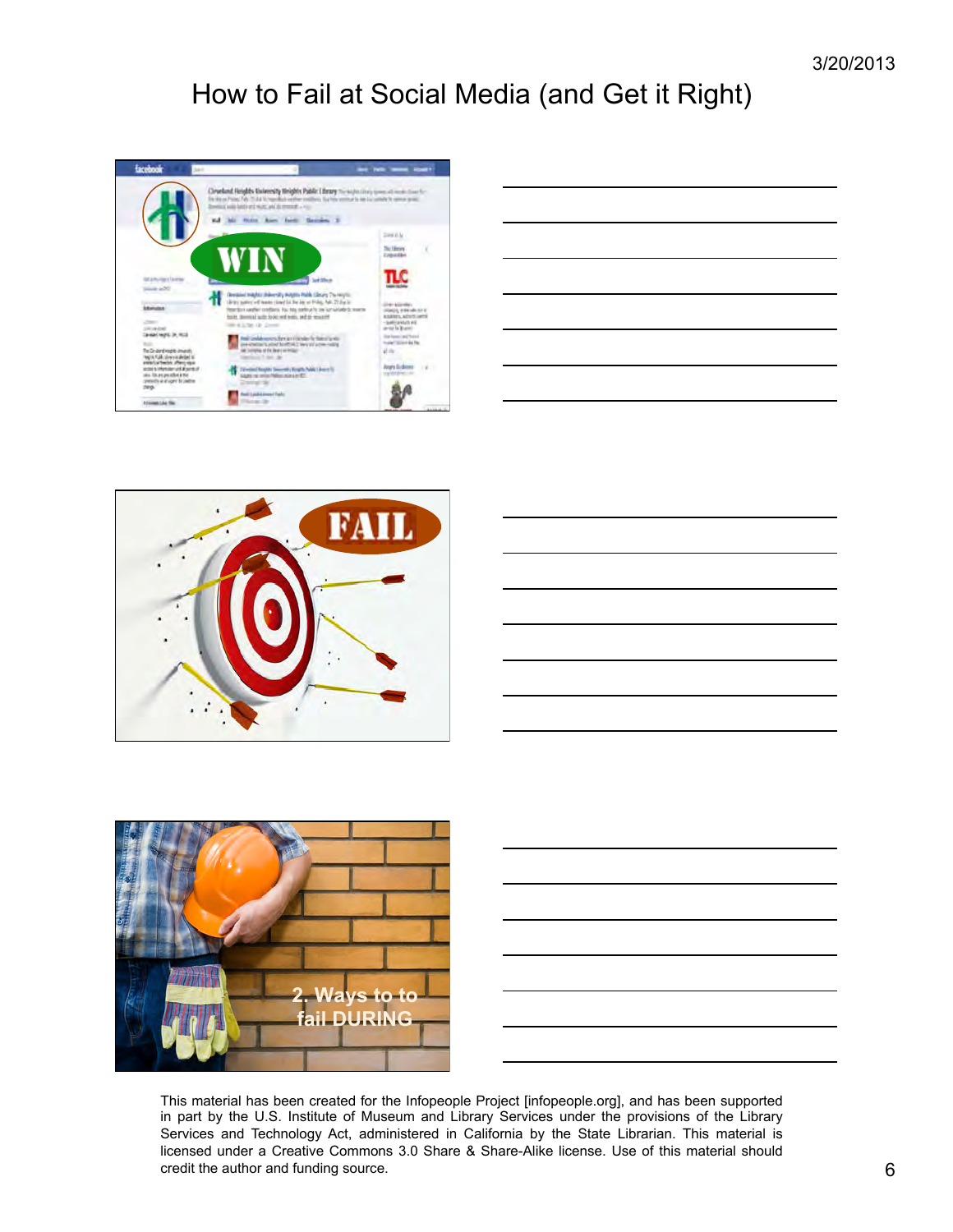

| the control of the control of the control of the control of the control of                                                                                                                                                    |                               |
|-------------------------------------------------------------------------------------------------------------------------------------------------------------------------------------------------------------------------------|-------------------------------|
|                                                                                                                                                                                                                               |                               |
|                                                                                                                                                                                                                               |                               |
|                                                                                                                                                                                                                               |                               |
| the control of the control of the control of the control of the control of the control of the control of the control of the control of the control of the control of the control of the control of the control of the control |                               |
|                                                                                                                                                                                                                               |                               |
|                                                                                                                                                                                                                               |                               |
|                                                                                                                                                                                                                               |                               |
|                                                                                                                                                                                                                               |                               |
|                                                                                                                                                                                                                               |                               |
|                                                                                                                                                                                                                               |                               |
|                                                                                                                                                                                                                               |                               |
|                                                                                                                                                                                                                               |                               |
| <u> 1989 - Johann Stoff, amerikansk politiker (d. 1989)</u>                                                                                                                                                                   | the control of the control of |
|                                                                                                                                                                                                                               |                               |
|                                                                                                                                                                                                                               |                               |
|                                                                                                                                                                                                                               |                               |
|                                                                                                                                                                                                                               |                               |







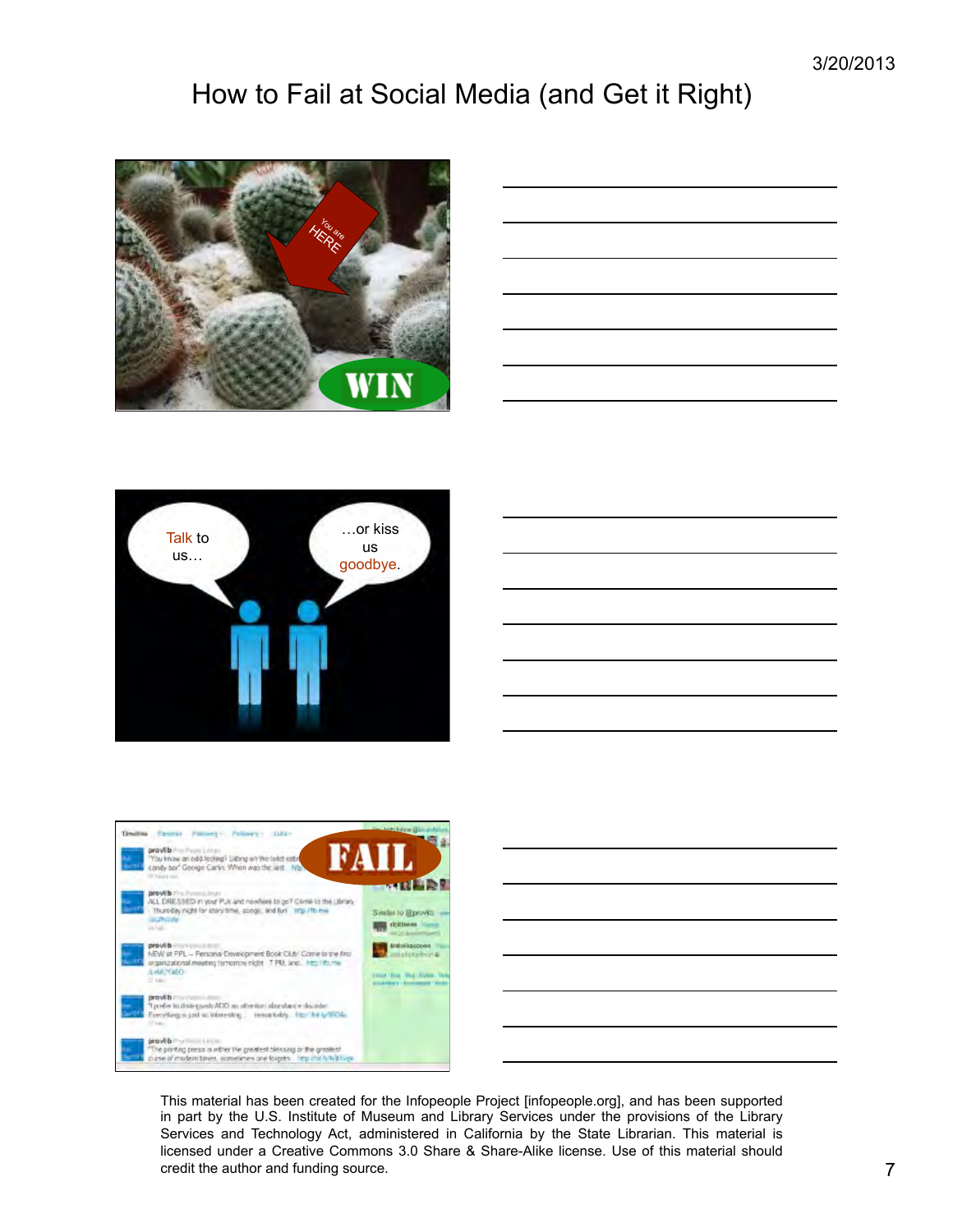

| <u>experience</u> |  |  |
|-------------------|--|--|





| <u> 1989 - Andrea Santa Andrea Andrea Andrea Andrea Andrea Andrea Andrea Andrea Andrea Andrea Andrea Andrea Andr</u> |  |  |
|----------------------------------------------------------------------------------------------------------------------|--|--|
|                                                                                                                      |  |  |
|                                                                                                                      |  |  |
|                                                                                                                      |  |  |
| a series and the contract of the contract of the contract of the contract of the contract of the contract of th      |  |  |
|                                                                                                                      |  |  |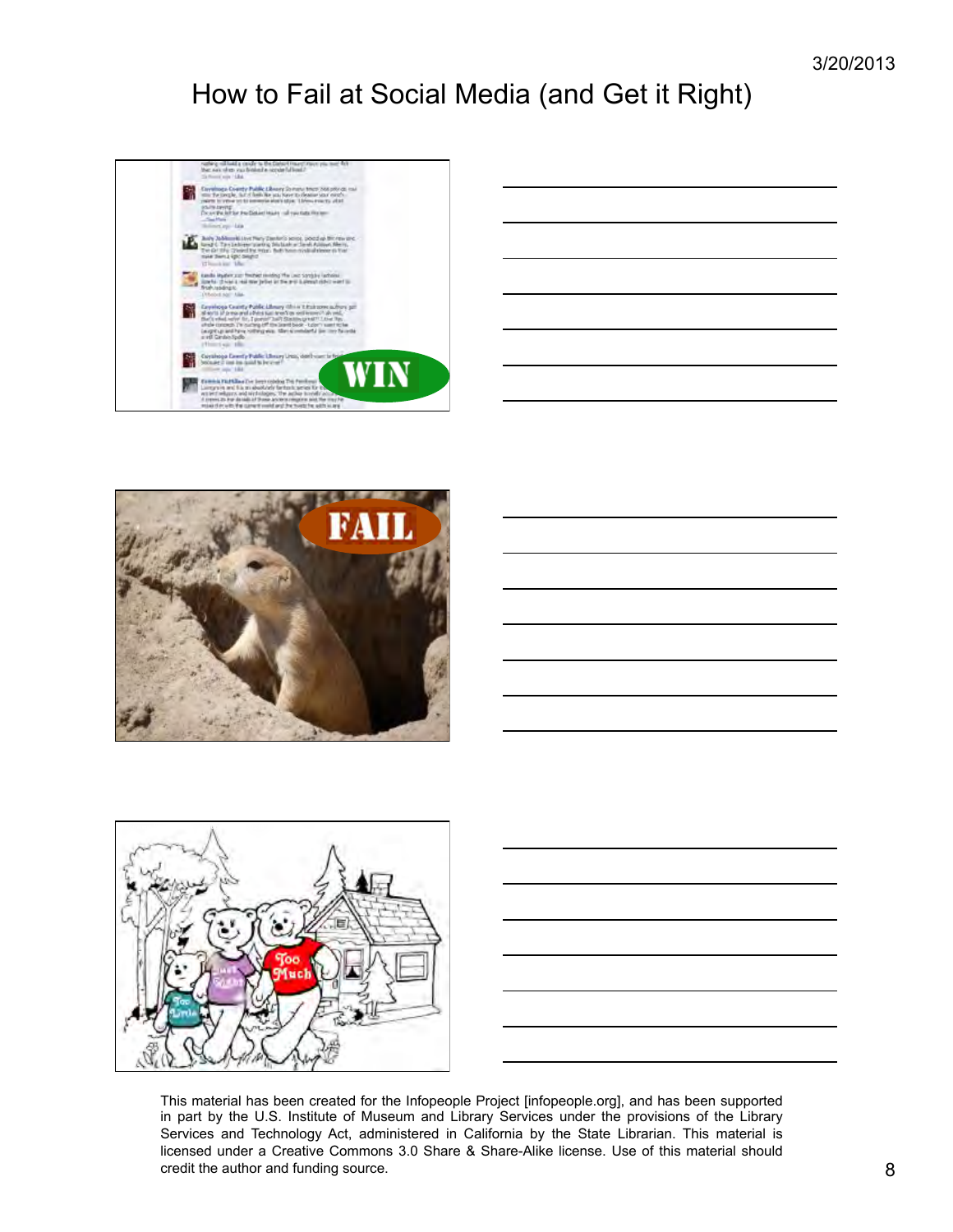

#### Consider **these**…

- *Join our new Book Discussion Group! [LINK]*
- *Be a member of our new Patron Advisory Board [LINK]*
- *Try our new research database for your next assignment [LINK]*



| <u> 1989 - Johann Stoff, amerikansk politiker (d. 1989)</u>                                                           |  |  |
|-----------------------------------------------------------------------------------------------------------------------|--|--|
| <u> 1989 - Johann Stoff, amerikansk politiker (d. 1989)</u>                                                           |  |  |
|                                                                                                                       |  |  |
| <u> 1989 - Johann Stoff, deutscher Stoff, der Stoff, der Stoff, der Stoff, der Stoff, der Stoff, der Stoff, der S</u> |  |  |
| <u> 1989 - Johann Stoff, deutscher Stoff, der Stoff, der Stoff, der Stoff, der Stoff, der Stoff, der Stoff, der S</u> |  |  |
|                                                                                                                       |  |  |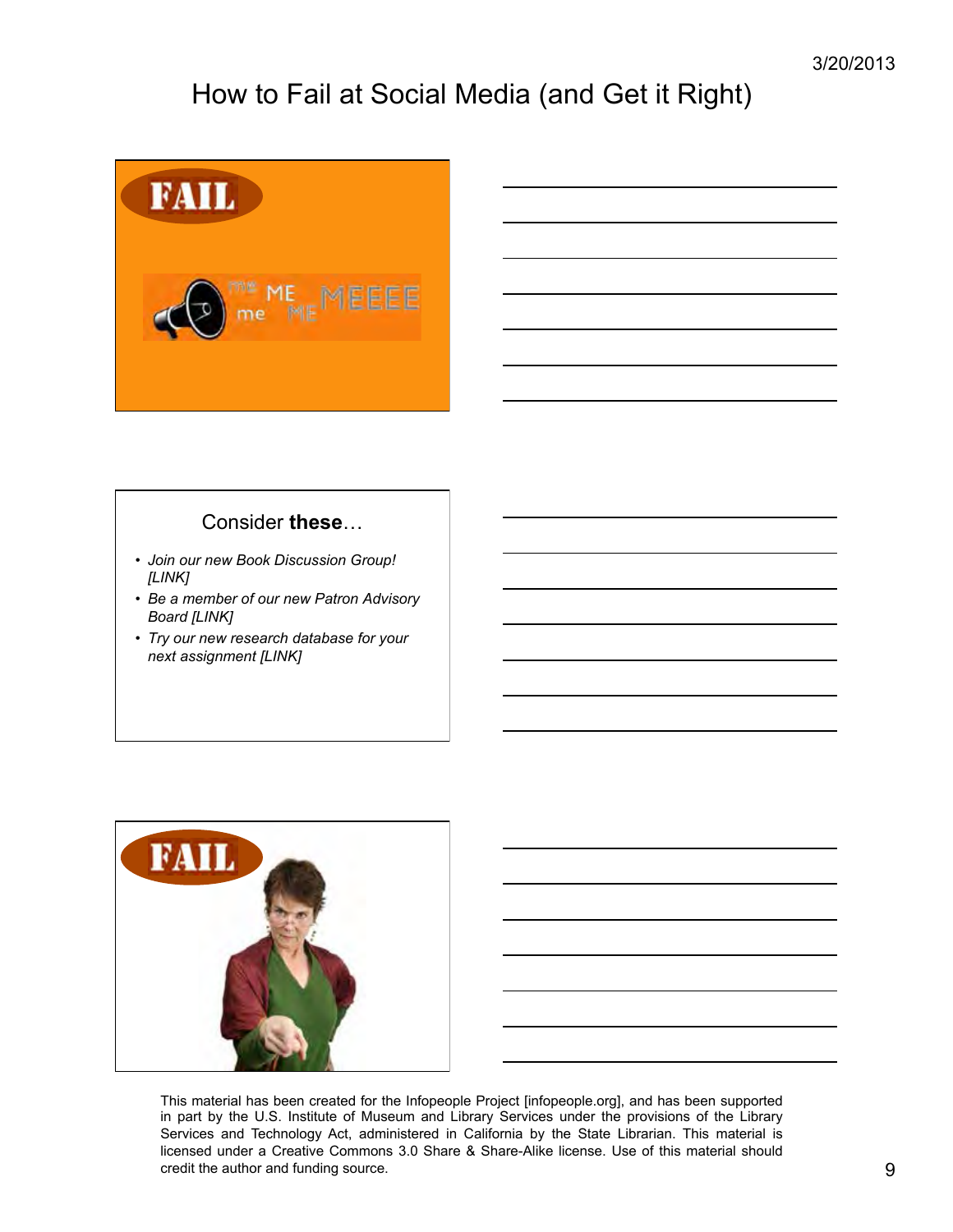Join our new Book Discussion Group! [LINK]

**Can't stop talking about that book you just read? Yeah, us too. Now we've got a group for that: [LINK]**

Be a member of our new Patron Advisory Board [LINK]

**Looking for opinionated folks who want to talk about the library. Cookies at every meeting and a chance to make a difference [LINK]** 

Try our new research database for \your next assignment [LINK]

**Wikipedia not good enough for your teacher? Show**'**em you're a smart cookie and try a free resource from us [LINK]** 

This material has been created for the Infopeople Project [infopeople.org], and has been supported in part by the U.S. Institute of Museum and Library Services under the provisions of the Library Services and Technology Act, administered in California by the State Librarian. This material is licensed under a Creative Commons 3.0 Share & Share-Alike license. Use of this material should credit the author and funding source. 10 and  $\sigma$  10 and  $\sigma$  10 and  $\sigma$  10 and  $\sigma$  10 and  $\sigma$  10 and  $\sigma$  10 and  $\sigma$  10 and  $\sigma$  10 and  $\sigma$  10 and  $\sigma$  10 and  $\sigma$  10 and  $\sigma$  10 and  $\sigma$  10 and  $\sigma$  10 and  $\sigma$  10 a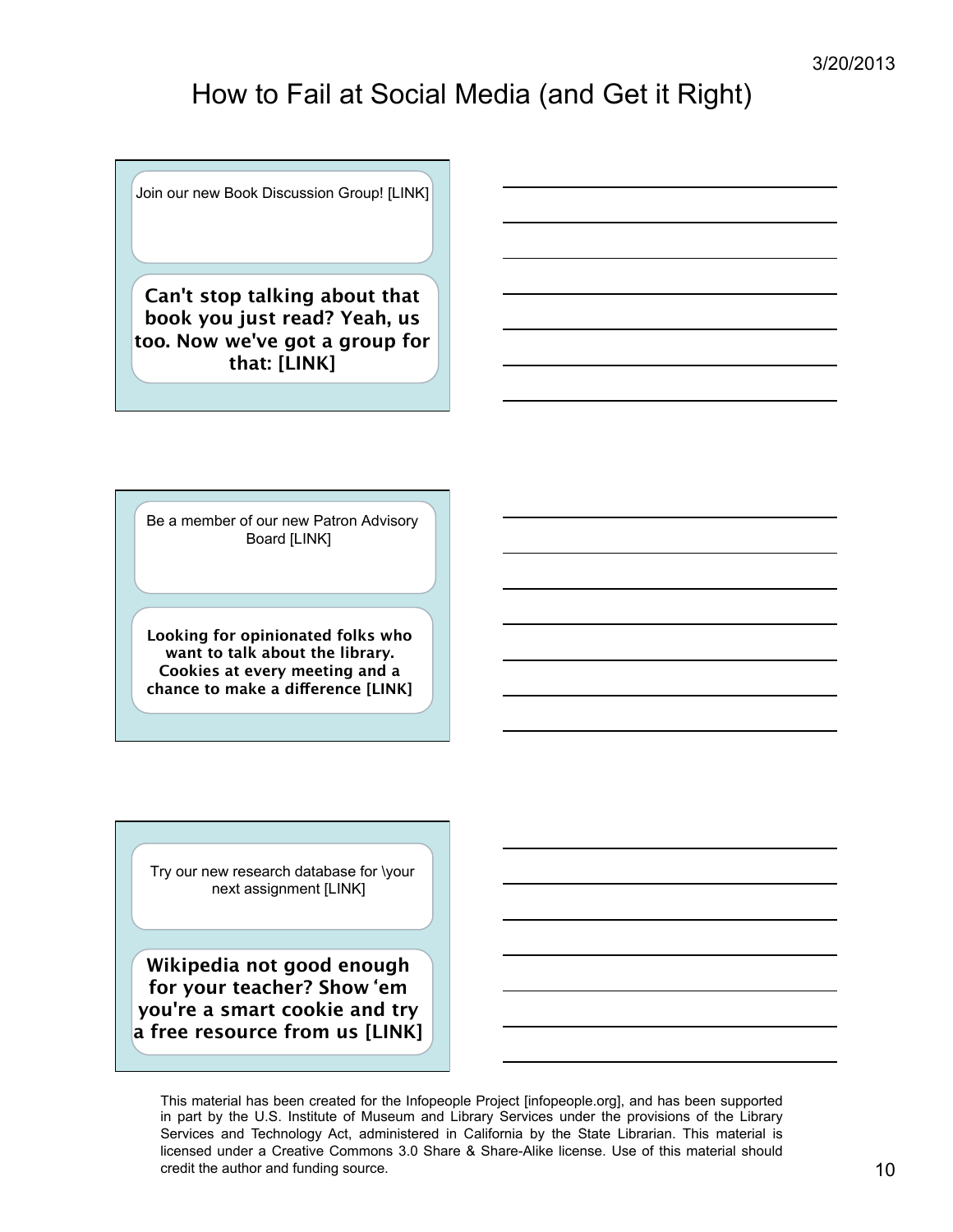







|                                                                                                                                                                        |  | __            |
|------------------------------------------------------------------------------------------------------------------------------------------------------------------------|--|---------------|
|                                                                                                                                                                        |  |               |
|                                                                                                                                                                        |  | $\sim$ $\sim$ |
|                                                                                                                                                                        |  |               |
| ,我们也不会有一个人的事情。""我们的人,我们也不会有一个人的人,我们也不会有一个人的人,我们也不会有一个人的人,我们也不会有一个人的人,我们也不会有一个人的人,<br>第二百一十一章 第二百一十一章 第二百一十一章 第二百一十一章 第二百一章 第二百一章 第二百一章 第二百一章 第二百一章 第二百一章 第二百一章 第二百一章 第 |  | _____<br>____ |
|                                                                                                                                                                        |  |               |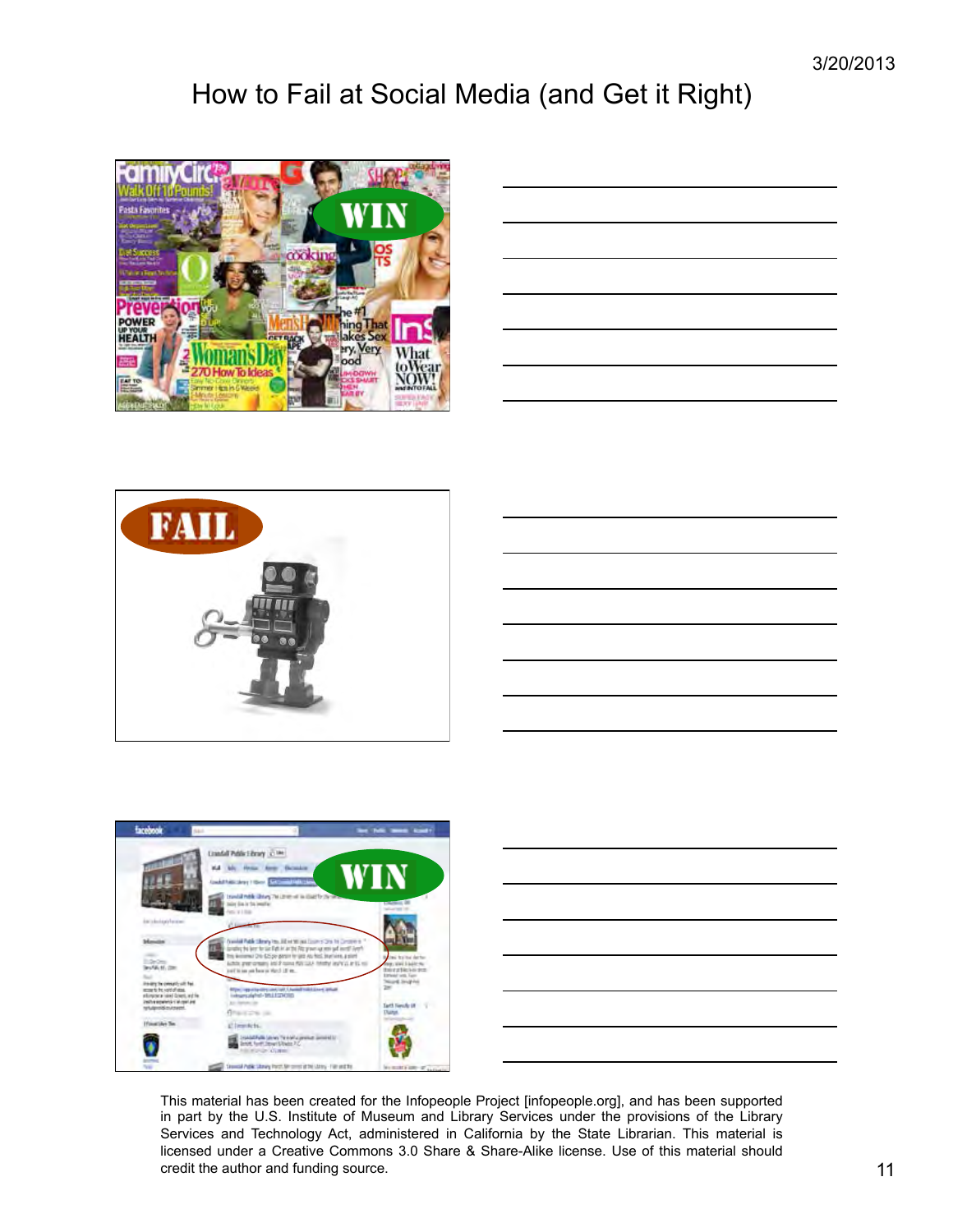



The internet computers are not available this morning due to maintenance.

**Argh! Power surge took down a server; no internet here this morning —sorry!**



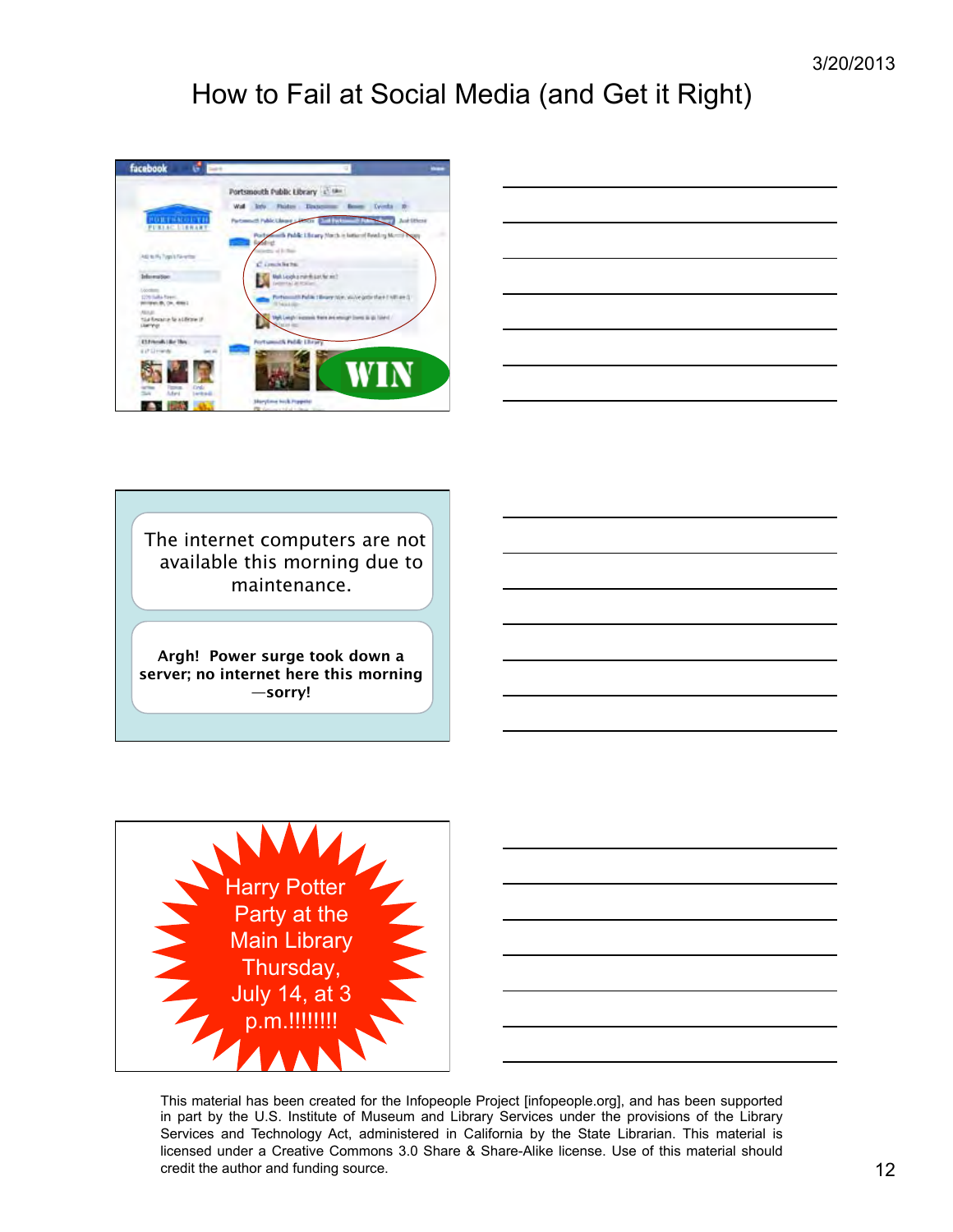#### Consider **these**:

- Please take our brief survey! [LINK]
- Crafts and Fun Around the World! Grades K-4, Thursday, 10:30 - 11:30am! Registration Required, Call [PHONE NUMBER] for more information!
- Don't forget to register for the Princess Party this Friday! [LINK]





From 2006 to 2010, Harvard spawned 39 start-up companies, 216 patents, and 1,270 faculty inventions. #numberswednesday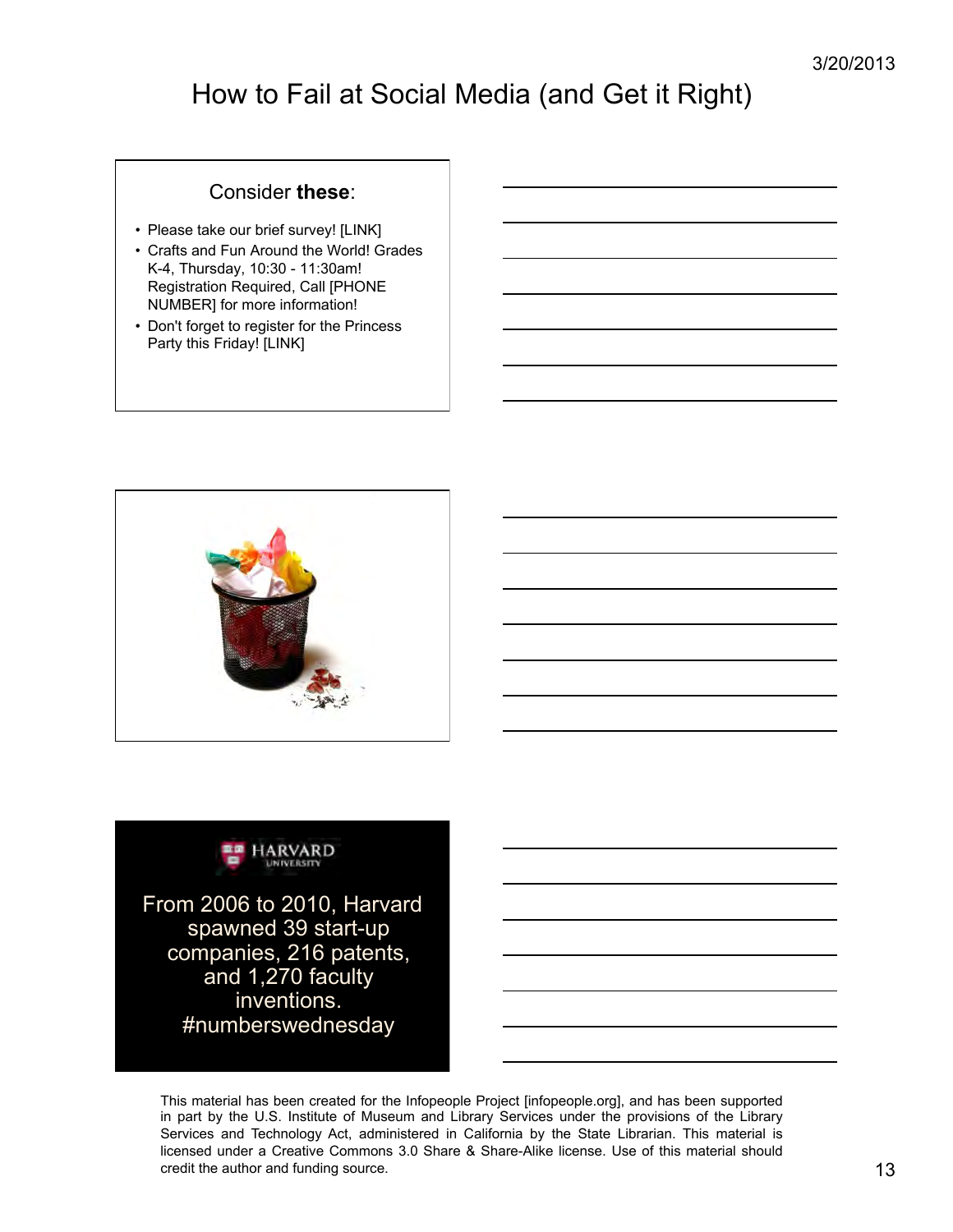

Be careful in the heat this week. Stay cool (and classy) with these tips: [LINK]



Check out our hottest summer DVD releases!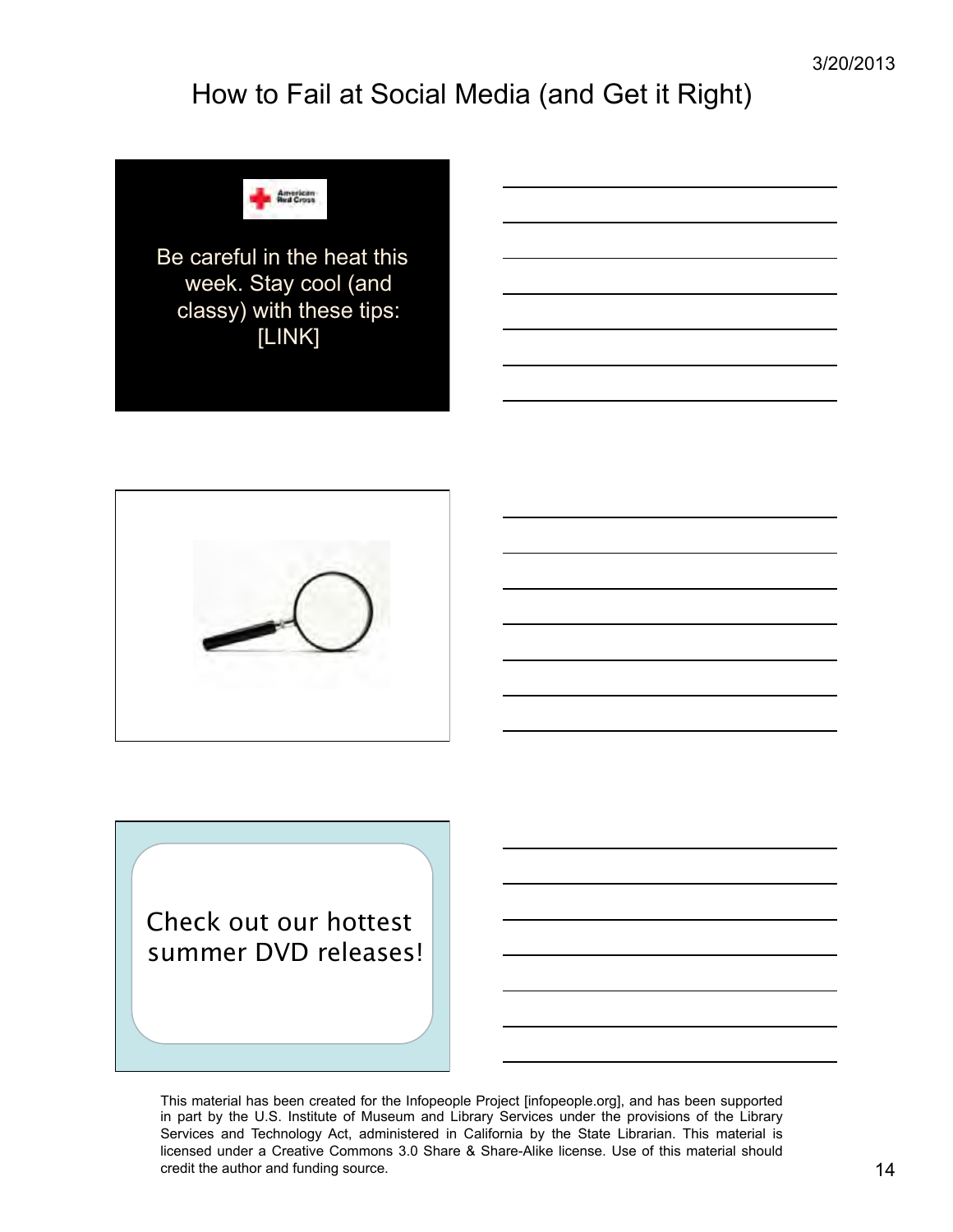Read Dan Porat's The Boy: A Holocaust Story. To be ordered on 11/21

Today at 3:45, we are showing a new release on our BIG projector screen! Hope to see you there. Free, no need to register.

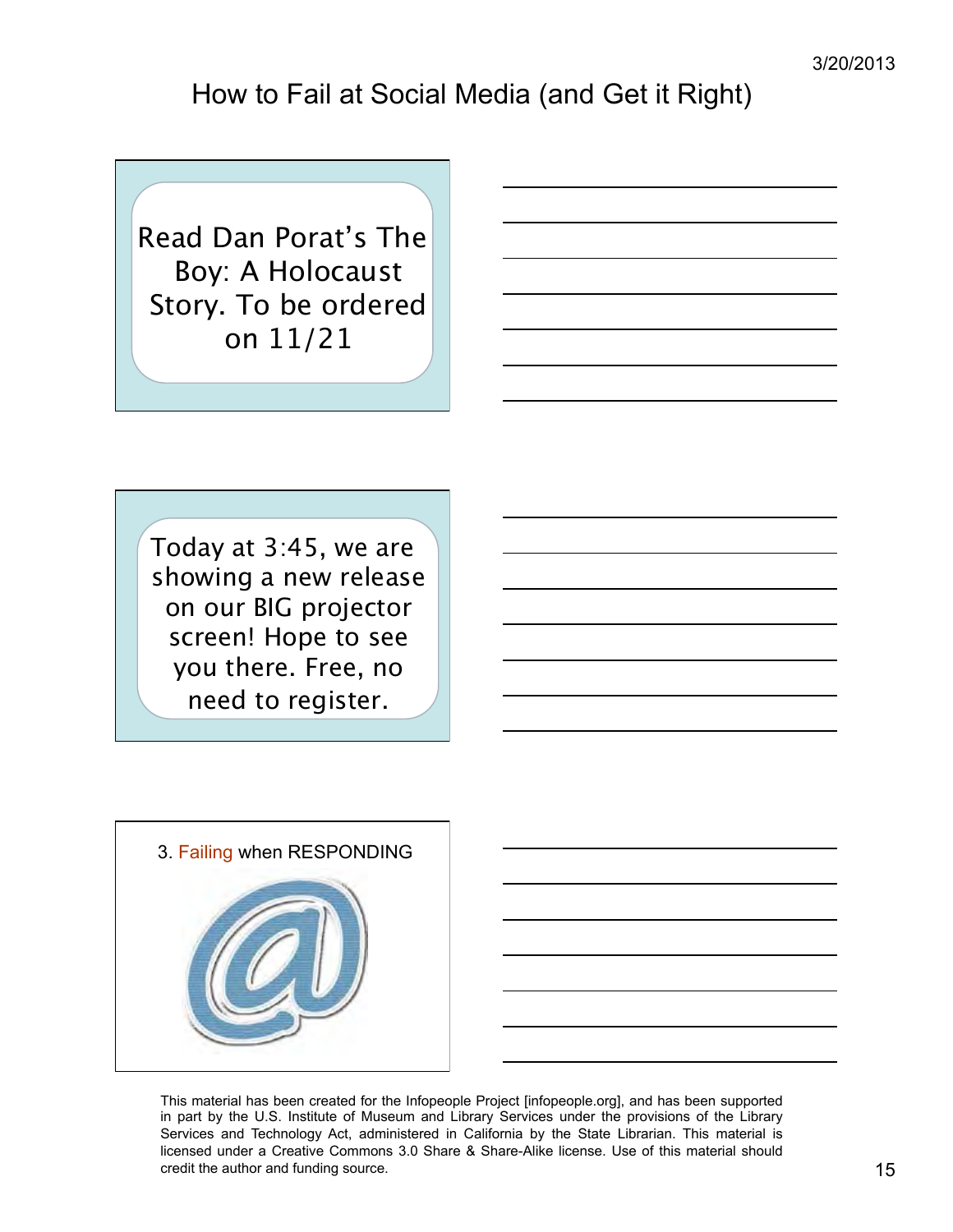

| <u> The Communication of the Communication of</u> |  |
|---------------------------------------------------|--|
|                                                   |  |
|                                                   |  |
|                                                   |  |
|                                                   |  |
|                                                   |  |
|                                                   |  |
|                                                   |  |
|                                                   |  |
|                                                   |  |
|                                                   |  |
|                                                   |  |
|                                                   |  |
|                                                   |  |
|                                                   |  |
|                                                   |  |
|                                                   |  |
|                                                   |  |
|                                                   |  |
|                                                   |  |
|                                                   |  |





|                                                                                  | __ |
|----------------------------------------------------------------------------------|----|
| ,我们也不会有什么?""我们的人,我们也不会有什么?""我们的人,我们也不会有什么?""我们的人,我们也不会有什么?""我们的人,我们也不会有什么?""我们的人 | __ |
|                                                                                  |    |
|                                                                                  | __ |
|                                                                                  |    |
|                                                                                  |    |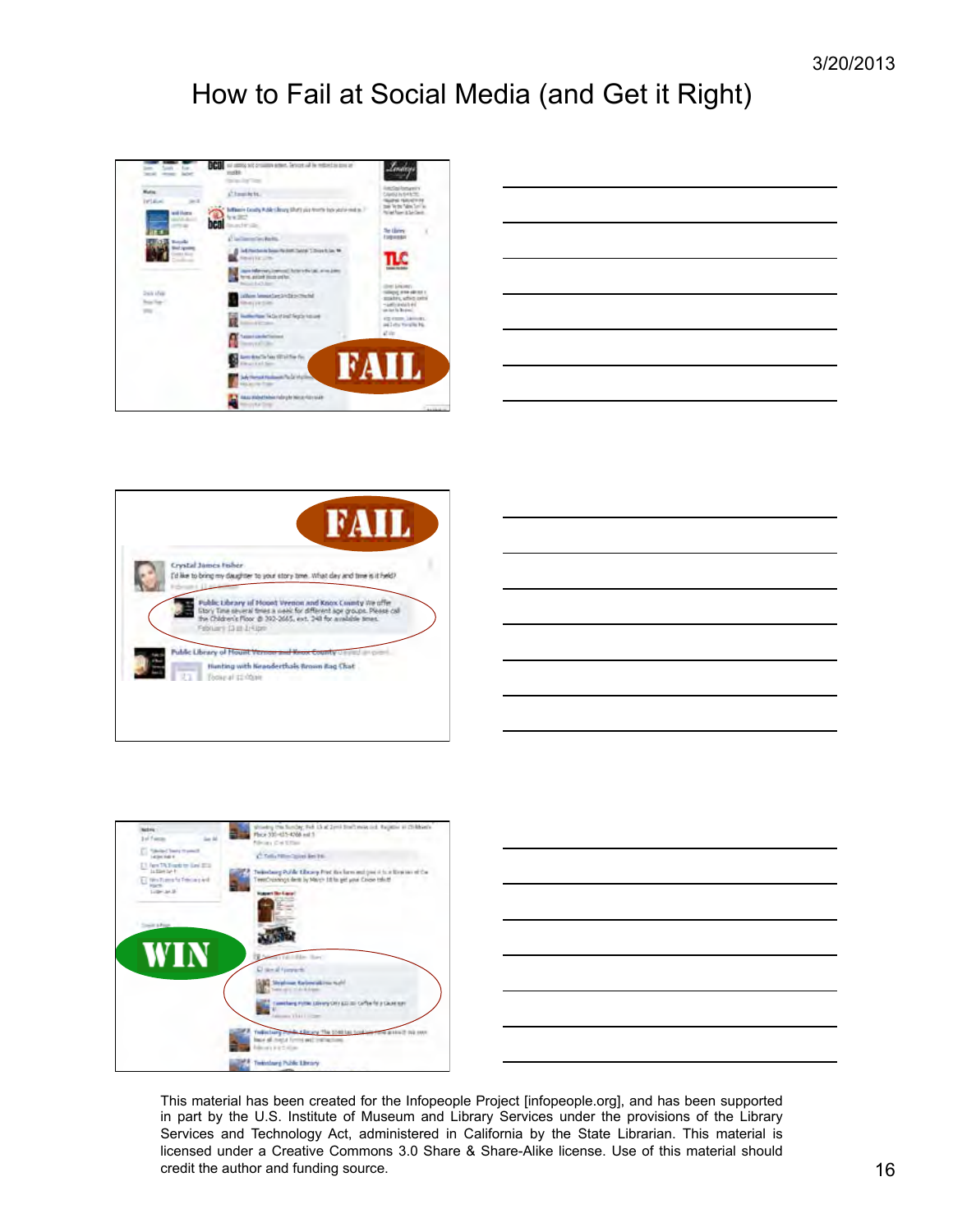

| <u> 1989 - Johann Barn, amerikansk politiker (d. 1989)</u>                                                            |  |                          |
|-----------------------------------------------------------------------------------------------------------------------|--|--------------------------|
| <u> 1989 - Johann Barn, amerikansk politiker (d. 1989)</u>                                                            |  |                          |
|                                                                                                                       |  |                          |
| <u> 1980 - Johann John Stein, mars an deus Amerikaansk kommunister (</u>                                              |  |                          |
| <u> 1989 - Johann Barn, mars ann an t-Amhain an t-Amhain an t-Amhain an t-Amhain an t-Amhain an t-Amhain an t-Amh</u> |  |                          |
| <u> 1989 - Johann Barn, mars ann an t-Amhair an t-Amhair an t-Amhair an t-Amhair an t-Amhair an t-Amhair an t-Amh</u> |  |                          |
|                                                                                                                       |  | $\overline{\phantom{a}}$ |
| the contract of the contract of the                                                                                   |  |                          |
|                                                                                                                       |  |                          |



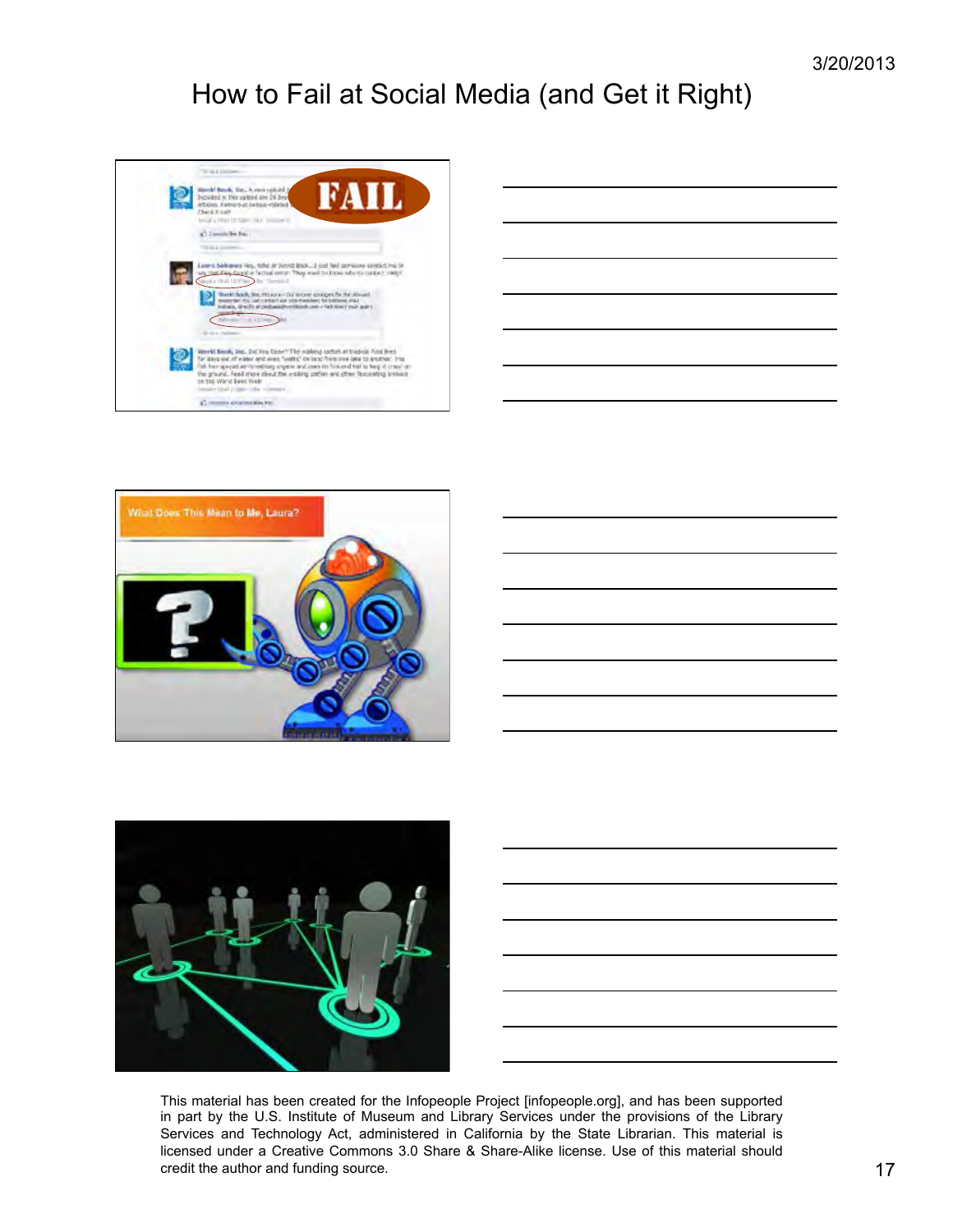









This material has been created for the Infopeople Project [infopeople.org], and has been supported in part by the U.S. Institute of Museum and Library Services under the provisions of the Library Services and Technology Act, administered in California by the State Librarian. This material is licensed under a Creative Commons 3.0 Share & Share-Alike license. Use of this material should credit the author and funding source. 18 and the source of the state of the state of the state of the state of the state of the state of the state of the state of the state of the state of the state of the state of the sta